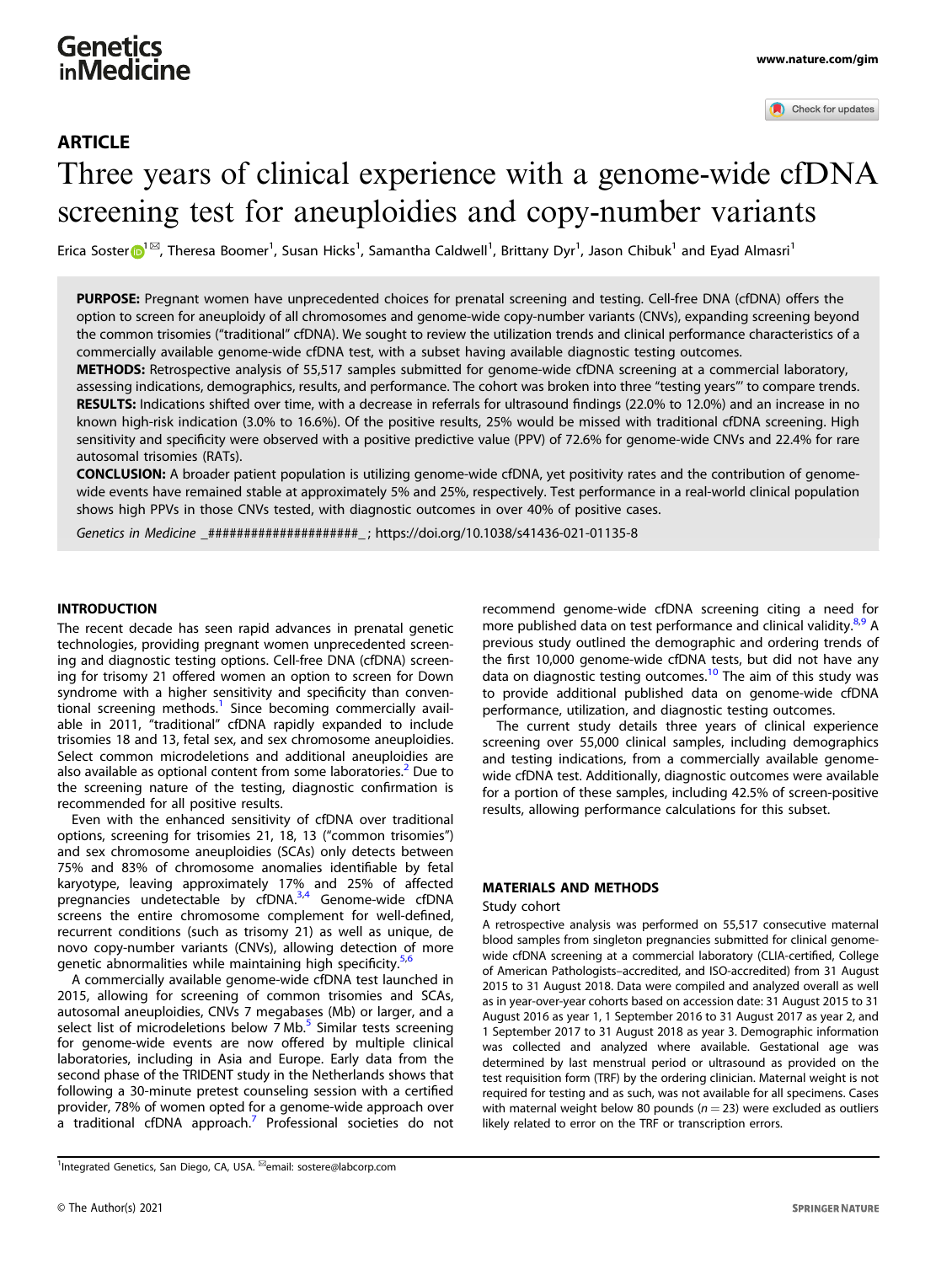$\overline{2}$ 

#### Specimen processing and analysis

Whole-blood specimens were collected using cfDNA collection tubes (Streck, Omaha, NE). Automated cfDNA extraction was performed on fresh or frozen plasma using MyOne Dynabeads (Thermofisher Scientific, Waltham, MA). As previously described, sequencing libraries were<br>created<sup>11</sup> and multiplexed, clustered, and sequenced on HiSeq 4000 (Illumina, San Diego,  $CA$ ).<sup>[5](#page-5-0)</sup> Sequencing data were normalized and analyzed using a novel algorithm to detect trisomies and subchromosomal, genome-wide CNVs ≥7 Mb in size as well as select microdeletions <7 Mb in size associated with 1p36 deletion, Wolf–Hirschhorn, Cri-du-chat, Langer–Giedion, Jacobsen, Prader–Willi, Angelman, and DiGeorge syndromes.<sup>5,6</sup> Fetal fraction for each specimen was estimated as described by Kim et al.<sup>12</sup> Samples without sufficient fetal fraction for a reliable result were considered nonreportable due to quantity not sufficient (QNS). Samples that failed to meet other laboratory quality metrics were considered nonreportable for technical reasons. Sample specific fetal fraction thresholds utilizing signal to noise ratio were used to determine if each sample was reportable, as previously described<sup>13</sup> beginning in September 2016. Laboratory directors reviewed sequencing data from each sample before releasing results; directors had access to clinical information on the TRF when needed and available. Post-test genetic counseling was available to any patient with a positive result.

Turnaround time (TAT) is the in-lab time beginning when the specimen is received at the testing facility to the time a report is issued (in calendar days).

## Outcome collection

Collection of outcomes was approved by AspireIRB under clinical protocol SCMM-RND-402. Diagnostic outcomes were collected from two sources. First, screen-positive results were called out by a board-certified genetic counselor (GC) who requested information about future diagnostic testing. GCs tracked diagnostic testing and outcome when available from the ordering clinician ( $n = 1,236$ ). Additionally, any ad hoc feedback provided on screen-negative cases was documented when provided to the laboratory.

A second subset of unique cfDNA cases ( $n = 419$ ) were matched to corresponding diagnostic testing results (i.e., karyotype and/or singlenucleotide polymorphism [SNP] microarray results from chorionic villi, amniotic fluid, products of conception, or postnatal blood) from the internal commercial diagnostic testing laboratory (LabCorp/Integrated Genetics). Samples were matched based on unique patient identifiers (name and date of birth). Cell-free DNA and diagnostic samples collected within 90 days of each other were presumed to be from the same pregnancy. For samples collected more than 90 days apart but less than 200 days apart, clinical details were reviewed to determine whether the samples were indeed matched, and only those with consistent gestational ages and clinical details were considered matches  $(n = 7)$ . For details regarding cytogenetic and microarray testing methodologies, see Supplementary materials.

An outcome was designated as true positive if the cfDNA finding was confirmed by diagnostic testing in the fetus, mother, or placenta. An outcome was designated as false positive when diagnostic testing on the placenta, fetus, or mother did not confirm the results from the cfDNA test, and as false negative when an event detectable by the assay was found on diagnostic testing, but not on the cfDNA test. True negatives were those cases with a negative cfDNA result and a normal diagnostic test. In most cases with multiple findings, each finding was counted individually (for example, a case that was a true positive for trisomy 21 and a false positive monosomy X were treated separately for calculating performance metrics for those results). However, five samples had two positive findings >7 Mb in which only one of the two events were confirmed; these samples were treated as partially concordant and counted as a true positive for calculating performance metrics. For details on the cases with complex categorizations, please see the Supplementary materials.

#### Indications for testing

Indications for testing were provided by the ordering clinician on the TRF. Reasons for testing included the typical "high-risk" indications for aneuploidy: advanced maternal age (AMA), abnormal serum biochemical screening (SBS), ultrasound finding (USF), personal or family history of a chromosome abnormality (HX), other high-risk indication (HR-NOS), as well as those with no known high-risk indication (NO-HR). Multiple indications included those cases with two or more high-risk indications.

Of note, indication for testing is not a required field on the TRF. To resolve cases with no known indication, if maternal age was over 35, that sample was reassigned as AMA. Cases with NO-HR were then crossreferenced with the billing ICD-10 code provided to the lab and those with an ICD-10 code associated with AMA, HX, USF, or SBS were reassigned to the appropriate categories. Some ICD-10 codes suggested the patient was at increased risk for a chromosome abnormality but did not allow further assignment into one of the defined high-risk categories and were assigned to HR-NOS. Ultimately, 397 samples were reassigned from NO-HR to one of the high-risk categories after this process. NO-HR included both samples specifically designated as average risk on the TRF as well as samples with no provided indication that was unresolved by maternal age or ICD-10 diagnosis codes.

#### Statistical analysis

Study data was statistically described using counts, rates, and measures of central tendency. A Cochran–Armitage trend using R.3.5 and library (DescTools) for testing trend in proportions was used to compare the trend of positive results among the three testing years. The trend of reason for referral was also similarly compared among the three testing years. A  $p$ value of <0.05 was considered statistically significant for inferential tests. A two by two contingency table was used to calculate sensitivity, specificity, and positive predictive value (PPV) using VassarStats ([www.vassarstats.net\)](http://www.vassarstats.net). Positivity rates were calculated based on reportable samples.

# RESULTS

#### Demographic details

During the study period, 55,517 samples were submitted for clinical testing via genome-wide cfDNA analysis at a single commercial laboratory. The average maternal age was 34 years (range 14–59) and stayed consistent year over year during the study period. The average gestational age was 14.8 weeks and again stayed relatively consistent year over year. Average maternal weight was 160.3 pounds and average turnaround time was 5.4 calendar days. Approximately 24.8% of samples were from providers outside of the United States.

Testing on amniotic fluid was the most common diagnostic sample type (56.7%), with "karyotype only" being the most common test ordered (58.4%). Testing on postnatal samples (13.1%), chorionic villi (12.5%), products of conception (6.3%), and multiple sample types (6.6%) were the next most common sample types. Fewer samples had testing on maternal blood (2.5%), with a small subset having testing on "unspecified" or "other" sample type (2.3%). "Microarray only" was ordered in 10.8% of cases, multiple tests were performed on 12.5% of samples, with "other" or "unspecified" diagnostic tests performed in 18.3%. Of note, 2.05% of cases had uniparental disomy (UPD) studies, but always in conjunction with another test (karyotype or microarray) and thus are represented in the "multiple tests" category. Figures S1, S2 in the Supplementary materials show the breakdown of the specimen type and type of testing ordered in the cases with confirmatory testing. Figures S3, S4 show the distribution of specimen type within the true positive and false positive cases. Differences are observed in the percent of cases with testing on amniotic fluid (41.6% of true positive cases vs. 66.5% of false positive cases), chorionic villi (15.8% vs. 6.6%), and products of conception (8.7% vs. 3.1%).

Diagnostic testing results were available in 42.5% ( $n = 1,142$ ) of screen-positive samples, and 0.82% of screen-negative samples had diagnostic testing results available, with overall 2.98% of samples with diagnostic outcomes.

#### Laboratory metrics

Maternal age was the most common indication for testing, both overall and in every clinical year of testing (Table [1](#page-2-0)). In year 1, the category "ultrasound findings" was the second commonest indication, but by year 3, this was surpassed by "no known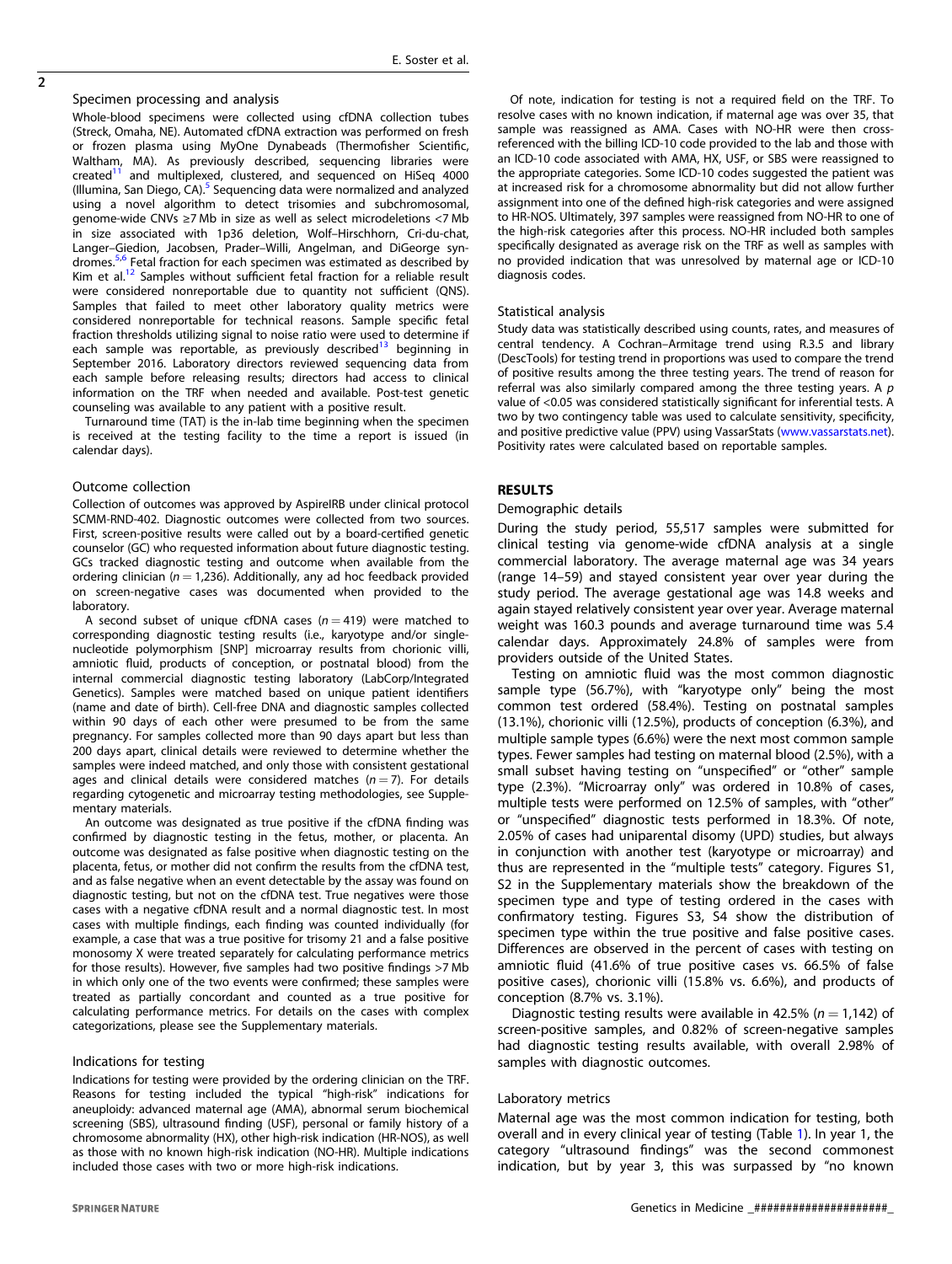<span id="page-2-0"></span>

| Indication                    | Year 1 | Year 2 | Year 3 | Overall | Positivity rate |
|-------------------------------|--------|--------|--------|---------|-----------------|
| Maternal age                  | 52.9%  | 54.1%  | 52.5%  | 52.9%   | 3.9%            |
| Ultrasound findings           | 22.0%  | 16.7%  | 12.0%  | 16.7%   | 12.5%           |
| No known high-risk indication | 3.0%   | 7.2%   | 16.6%  | $9.0\%$ | 2.3%            |
| Multiple indications          | 7.9%   | 8.1%   | 6.3%   | 7.8%    | 9.1%            |
| Personal/family history       | 5.8%   | 5.2%   | 3.9%   | 4.9%    | 3.1%            |
| Serum biochemical screening   | 5.7%   | 4.6%   | 4.0%   | 4.7%    | 4.6%            |
| Other high-risk indication    | 2.9%   | 4.1%   | 4.8%   | 4.0%    | 2.2%            |

Distribution of Positives - Overall



Fig. 1 Distribution of positive results in the overall cohort of 55,517 samples. Common trisomy is a trisomy of chromosome 21, 18, or 13. Complex copy-number variant (CNV) includes cases with multiple events that involve at least one genome-wide event or events with CNV/ aneuploidy. Mircrodeletions refers to the select list of microdeletions <7 Mb as described in "Materials and Methods." Rare autosomal aneuploidy refers to aneuploidy of any chromosome excluding trisomies of 21, 18, or 13 and sex chromosome aneuploidies.

high-risk indication." "Multiple indications" remained relatively stable as the third most common category year over year. All indications, except maternal age, showed significant trends over time ( $p < 0.05$ ). Table S2 in the Supplementary materials showed the  $p$  values and  $Z$ -scores for each indication.

#### Test results

The overall positivity rate was 5.06% and shifted slightly over each of the cohort years (5.35% for year 1, 4.80% for year 2, and 5.09% for year 3, with year 1 being significantly different from years 2 and 3). The breakdown of the type of positive results stayed relatively consistent year over year. Figure 1 shows the overall breakdown of positive results, including details about the types of genome-wide only results. Approximately 25% of screen-positive results were considered "genome-wide" findings, representing rare trisomies and subchromosomal CNVs; this was the second most common screen-positive result. Figure [2](#page-3-0) shows the yearover-year trends in positive cases, with the relative contribution from each type of positive result staying consistent, with the exception of the SCA and Common/Genome categories, with the latter having a small sample size. As expected, the majority of abnormalities identified were related to the common trisomies and SCAs. Yet, both overall and year over year, one of every four positive results would not have been identified by a "traditional" cfDNA assay.

There were 53,099 reportable samples; 4.35% of samples resulted in a nonreportable, either due to low fetal fraction (2.54%, quantity not sufficient/QNS) or technical failures (1.81%) related to laboratory quality metrics. Repeat specimens were received for 41.6% of the nonreportable cases, with a 70.5% success rate on redrawn specimens.

There were 2,687 samples with at least one positive finding. Of those, 2,531 samples had a single positive, while 155 samples (5.8%) had 2 or more positive findings. Performance metrics were calculated based on cases where diagnostic testing results were available ( $n = 1,569$ ) and are provided in Table [2.](#page-4-0) For the genomewide performance, the sensitivity, specificity, and PPVs for subchromosomal CNVs were 94.1%, 96.7%, and 72.6%, respectively, while the RATs showed 87.2% sensitivity, 90.7% specificity, and 22.4% PPV. Details for the number of true positives, true negatives, false positives, and false negatives used to calculate performance metrics can be found in Table S1 of the Supplementary materials. Of note, 39 true positive cases were confirmed only in the mother (most  $[n = 32]$  did not have fetal testing, while others  $[n = 7]$  had normal results from fetal testing) and another 8 true positive cases were confirmed in both the mother and fetus.

3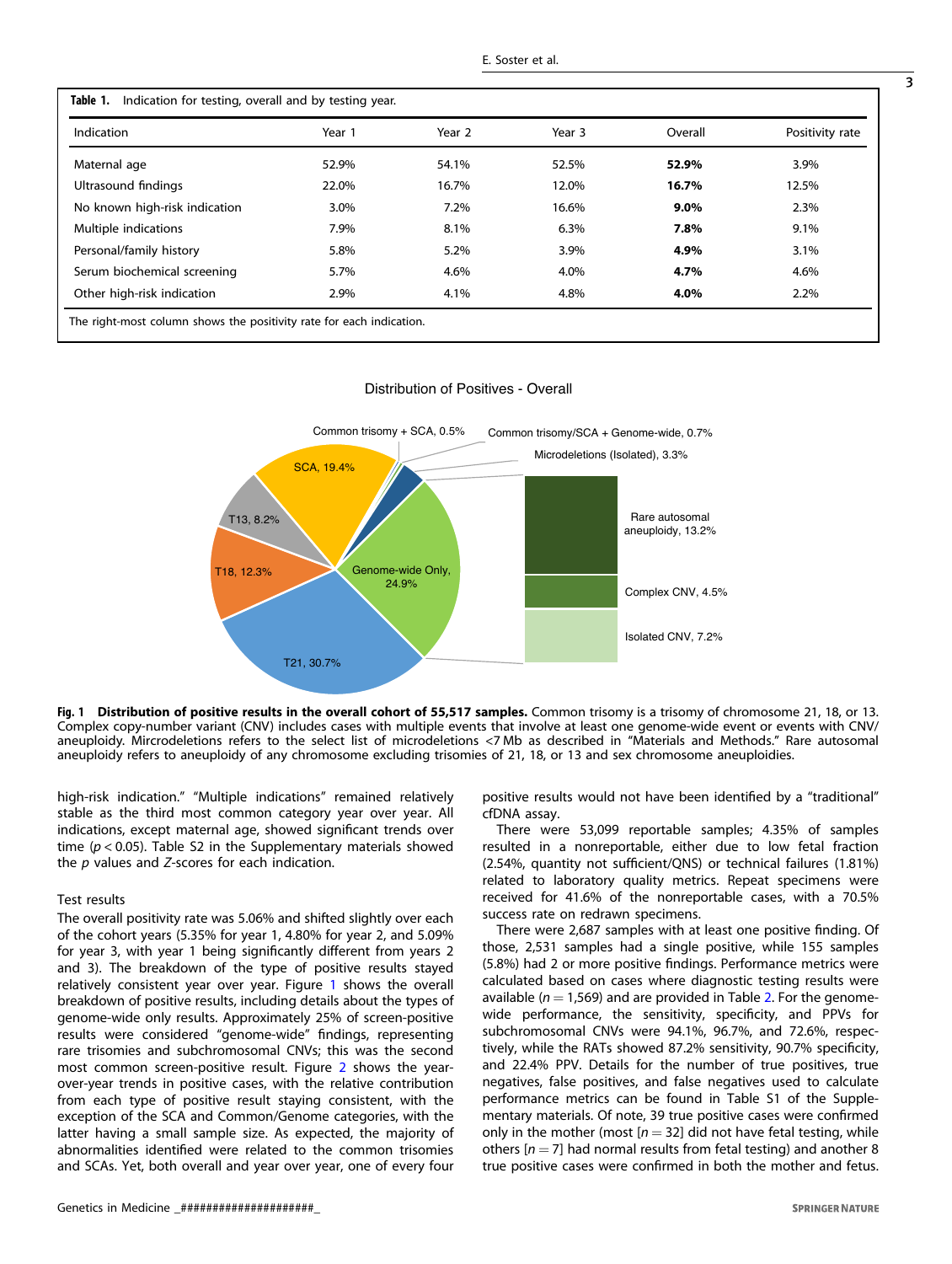<span id="page-3-0"></span>

**Fig. 2 Graphic depicting the distribution of positives by year.** Rare autosomal trisomies (RAT) also include two cases that were monosomies<br>of autosomes. Microdeletions refer to the select list of microdeletions <7Mb as d refers to cases positive for a common trisomy and a genome-wide event, while Common/SCA refers to cases positive for a common trisomy and a sex chromosome aneuploidy. Categories with an asterisk  $(*)$  show a significant trend, although given the small sample size of the Common/Genome category, significance should be interpreted with caution. Corresponding Z-scores can be found in Table S3. CNV copynumber variant.

#### **DISCUSSION**

#### Demographic and utilization trends

This study details three years of genome-wide cfDNA screening from one laboratory. While the majority of abnormalities identified were common trisomies and SCAs, one of every four positive cases would not have been identified with a "traditional" cfDNA assay, similar to the historical literature on potentially undetected chromosome abnormalities on cfDNA as compared with karyo-type.<sup>[3,4](#page-5-0)</sup> Genome-wide findings were second only to trisomy 21 in frequency, as seen in Fig. [1](#page-2-0). This was a trend that stayed consistent year over year, even as the indications for testing shifted. The consistency of the genome-wide contributions to the positive findings, over time and changing referral indications, is noteworthy and deserves further study.

In the first testing year, approximately 1 in 5 patients opted for testing due to ultrasound findings, yet by testing year 3, this dropped to approximately 1 in 8.5 patients. This appears to correspond to an increased proportion of patients with no known high-risk indication. Although limited in the ability to determine whether these are truly ""average risk" patients, these data suggest that providers may find value in screening a broader population of patients for genome-wide events, especially given that the risk for a CNV is not associated with maternal age. For patients without a high-risk indication, the risk for a CNV detectable by this assay is greater than the risk for T18 or T13. $<sup>14</sup>$  $<sup>14</sup>$  $<sup>14</sup>$  This raises the question of</sup> whether this testing should indeed be offered to patients without the typical "high-risk" indications. Other maternal demographic characteristics (maternal age, gestational age, weight) also stayed relatively consistent year over year.

# Test performance

Test performance for common aneuploidies and SCAs is similar to those previously reported on genome-wide cfDNA tests,<sup>[5,15](#page-5-0)-[17](#page-5-0)</sup> yet data on test performance for other genome-wide events were previously limited. Although the validation study showed high sensitivity and specificity across the genome, $5$  the number of affected cases was a limitation. While overall outcomes are limited, especially in negative cases, a strength of the current study is diagnostic testing outcomes in over 40% of positive cases, allowing reasonable confidence in some aspects of the performance calculations, especially PPV.

Genome-wide CNVs, including the select microdeletions, showed high sensitivities, specificities, and PPVs with >70% of positive results confirmed by diagnostic testing. Unlike targeted assays, this genome-wide assay avoids the cumulative false positive rates due to multiple-hypothesis testing, instead using the same circular binary segmentation (CBS) approach used for microarray detection of CNVs as previously described.<sup>[6](#page-5-0)</sup> Although the test performance reflected in this clinical cohort is slightly lower than the clinical validation,<sup>[5](#page-5-0)</sup> this study reflects a diverse population of clinical samples, including samples with known maternal events, mosaicism, or co-twin demise. Furthermore, potential biases on which cases in this cohort had diagnostic outcomes available may skew test performance calculations, as discussed in "Limitations." A PPV of >72% for subchromosomal CNVs is consistent with the modeled PPV predicted in the clinical validation study and is higher than seen for CNVs in other studies. $5,7,16-18$  $5,7,16-18$  $5,7,16-18$ 

Although the PPV for RATs (22.4%) was lower than for subchromosomal events (CNVs), the PPV is still higher than that of serum screening for common aneuploidies.<sup>[19](#page-5-0)</sup> RATs may be present in the fetus as either a full or mosaic event or as UPD resulting from a presumed trisomic rescue. The PPV is similar to or slightly higher than seen in studies looking at RATs in cfDNA, although the patient populations in some of those studies differ from this cohort.<sup>[7](#page-5-0),[15](#page-5-0)–[17](#page-5-0)</sup> Regardless of whether a RAT is confirmed by diagnostic testing, there remains the potential for clinical relevance to the pregnancy. A recent presentation reviewed a subset from this current cohort, (cases screening positive for an isolated rare aneuploidy) and suggests that nearly 47% of cases that screened positive for a rare aneuploidy were either confirmed in the fetus/placenta and/or resulted in an adverse outcome, defined as growth restriction, preterm labor/delivery, miscarriage/ fetal demise, or structural ultrasound anomalies.<sup>[20](#page-5-0)</sup> Other studies have also shown a high rate of adverse outcomes when RATs are seen by cfDNA. $17,21$  Further data are needed to precisely quantify these risks and make subsequent recommendations for pregnancy management.

Monosomies, beyond those of the X chromosome, are rare with an incidence of  $\sim$ 1/25,000 in this cohort and were grouped with rare autosomal trisomies for analysis. While rare, these are reported within the parameters of the testing as there is the possibility of a cosegregating trisomic cell line or rescue event with subsequent UPD or mosaicism. $2^{2-2}$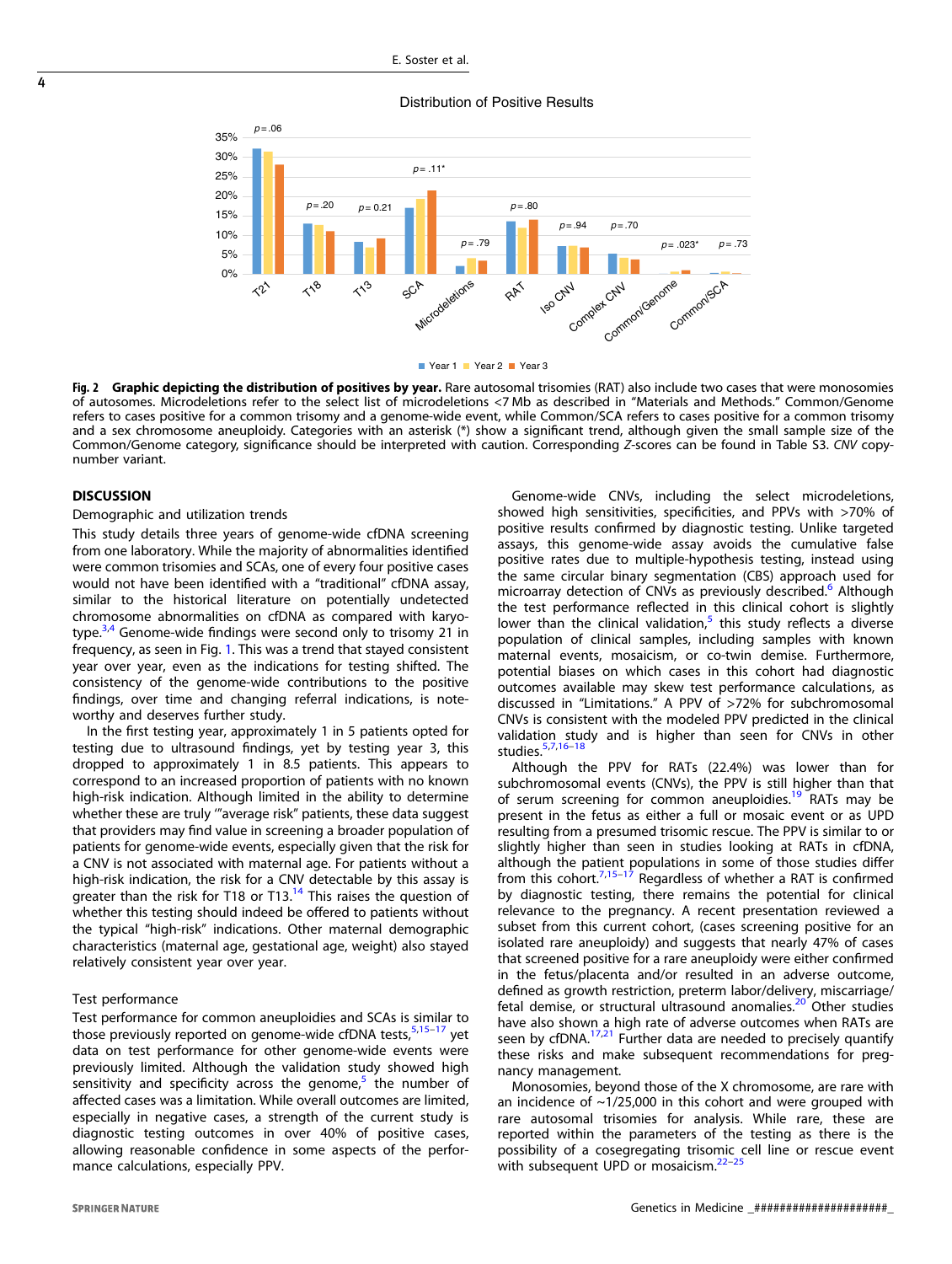<span id="page-4-0"></span>

| Condition (# positive with diagnostics) | Sensitivity (95% CI) | Specificity (95% CI) | PPV (95% CI)       |
|-----------------------------------------|----------------------|----------------------|--------------------|
| T21 ( $n = 327$ )                       | 99.4% (97.5-99.9%)   | 99.0% (98.3-99.5%)   | 96.3% (93.5-98.0%) |
| T18 ( $n = 121$ )                       | 95.8% (90.0-98.4%)   | 99.5% (99.0-99.8%)   | 94.2% (88.0-97.4%) |
| T13 ( $n = 96$ )                        | 98.7% (91.7-99.9%)   | 98.5% (97.7-99.0%)   | 76.0% (66.0-83.9%) |
| Monosomy X ( $n = 123$ )                | 95.8% (87.3-98.9%)   | 96.3% (95.2-97.2%)   | 55.3% (46.1-64.2%) |
| XXX ( $n = 24$ )                        | 100% (77.1-100%)     | 99.6% (99.0-99.8%)   | 70.8% (48.8-86.6%) |
| XXY ( $n = 24$ )                        | 92.0% (72.5-98.6%)   | 99.9% (99.6-100%)    | 95.8% (76.9-99.8%) |
| XYY $(n=8)$                             | 88.9% (50.7-99.4%)   | 100% (99.7-100%)     | 100% (59.8-100%)   |
| Other SCA <sup>a</sup> ( $n = 14$ )     | 84.6% (53.7-97.3%)   | 99.8% (99.4-100%)    | 78.6% (48.8-94.3%) |
| 22q ( $n = 39$ )                        | 88.4% (74.1-95.6%)   | 99.9% (99.6-100%)    | 97.4% (84.9-99.9%) |
| 1p36 $(n=7)$                            | 100% (56.1-100%)     | 100% (99.7–100%)     | 100% (56.1–100%)   |
| 15q ( $n = 8$ )                         | 100% (59.8-100%)     | 100% (99.7-100%)     | 100% (59.8-100%)   |
| 4p $(n = 9)$                            | 100% (62.9-100%)     | 100% (99.7-100%)     | 100% (62.9-100%)   |
| 5p $(n = 8)$                            | 100% (51.7-100%)     | 99.9% (99.5-100%)    | 75.0% (35.6-95.5%) |
| 11q $(n=4)$                             | 100% (46.3-100%)     | 100% (99.7-100%)     | 100% (46.3-100%)   |
| $8q (n = 2)$                            | 100% (19.8-100%)     | 100% (99.7-100%)     | 100% (19.8-100%)   |
| $RAT^b$ ( <i>n</i> = 183)               | 87.2% (73.6-94.7%)   | 90.7% (89.1-92.1%)   | 22.4% (16.7-29.3%) |
| $>7$ MB ( $n = 175$ )                   | 94.1% (88.3-97.2%)   | 96.7% (95.6-97.5%)   | 72.6% (65.2-78.9%) |

Of note, if a sample had multiple positive findings of the same type reported, that sample was counted a single time and was treated as a single true positive if at least one of the findings was confirmed and as a single false positive if none of the findings were confirmed. In cases with multiple findings of different types, those findings are counted individually in the table, resulting in some overlap between categories. Sensitivity = true positives/(true positives + false negatives); specificity = true negatives/(true negatives + false positives); PPV = true positives/all positives.

CI confidence interval, PPV positive predictive value, RAT rare autosomal trisomy, SCA sex chromosome aneuploidy.

<sup>a</sup>Other SCA includes events involving the sex chromosomes that do not fit in one of the other defined SCA conditions, such as polysomy and copy-number variants (CNVs) involving a sex chromosome.

b RAT also includes two cases of monosomies of autosomes.

The nonreportable rate for this genome-wide assay (4.35%) is higher than that of the laboratory assay for common aneuploidies  $(0.9\%)$ ,  $^{25,26}$  $^{25,26}$  $^{25,26}$  because reliably calling genome-wide CNVs requires more robust and cleaner sequencing data than calling of traditional aneuploidies. This is reflected in a higher fetal fraction requirement and signal to noise ratio requirement for this genome-wide assay compared with the traditional cfDNA assay for common aneuploidies.<sup>[14](#page-5-0)</sup> In part, this challenge is overcome by increasing the number of sequencing reads per sample. More than half of samples receiving a nonreportable result did not submit a repeat specimen. This may be related to society guidelines which recommend consideration of diagnostic testing after a nonreportable result. $8,9$  Diagnostic testing results were unavailable for nearly all (>95%) cases with a nonreportable result, limiting the ability to draw any conclusions about risk for aneuploidy in the cohort receiving a nonreportable result.

#### Limitations

A significant limitation for this study is the population, as the patients in the overall study cohort were mostly women with a high-risk indication. Additionally, the cohort with diagnostic testing may be biased simply by the fact that they proceeded with additional testing and may be different from the population of patients who did not proceed with diagnostic testing. In addition, we do not have visibility to cases where diagnostic testing was performed in a different laboratory, except when this information was provided to the laboratory by the clinician during the outcome follow-up process as described. Overall, 2.98% of specimens had diagnostic testing results available; however, when studying only positive cases, over 42% had diagnostic results. Adjudication of the testing indications (reassigning patients over 35 years old to AMA, utilization of ICD-10 codes to reassign NO-HR patients) may have introduced additional bias. However, only a small subset ( $n = 397$ ) representing less than 1% of all cases were reassigned using maternal age or ICD-10 resolution.

Finally, this is a retrospective study of data available to a clinical laboratory and thus may reflect biases in the cases and types of data available. As noted earlier, outcome was collected by two methods: feedback from clinicians and matching of cfDNA results with diagnostic specimens submitted to the same laboratory. Clinicians may be more likely to report a discordant outcome than a concordant outcome, with true negatives being least likely to warrant follow-up communication. These patients may also be less likely to have diagnostic testing. Conclusions regarding specificity are limited given the relatively small number of euploid cases with diagnostic testing available in this study; negative predictive values were not calculated for this reason. Ideally, complete diagnostic information would be available for every case, including placental testing and UPD studies, but this is unrealistic for a retrospective study of this size. Cases had variable types of diagnostic testing and specimen types. Given these limitations and considering the biases of the cohort with diagnostic testing, the results may not be generalizable to a general obstetric population.

Discordance between cfDNA screening and diagnostic results is an expected occurrence due to a variety of biological factors. One such limitation is presence of a co-twin demise. In the cohort with diagnostic testing, 11 false positive cases had a known co-twin demise. Other cases with "weaker" aneuploidy signals by cfDNA may be discordant due to unrecognized co-twin demise or low level, cryptic mosaicism.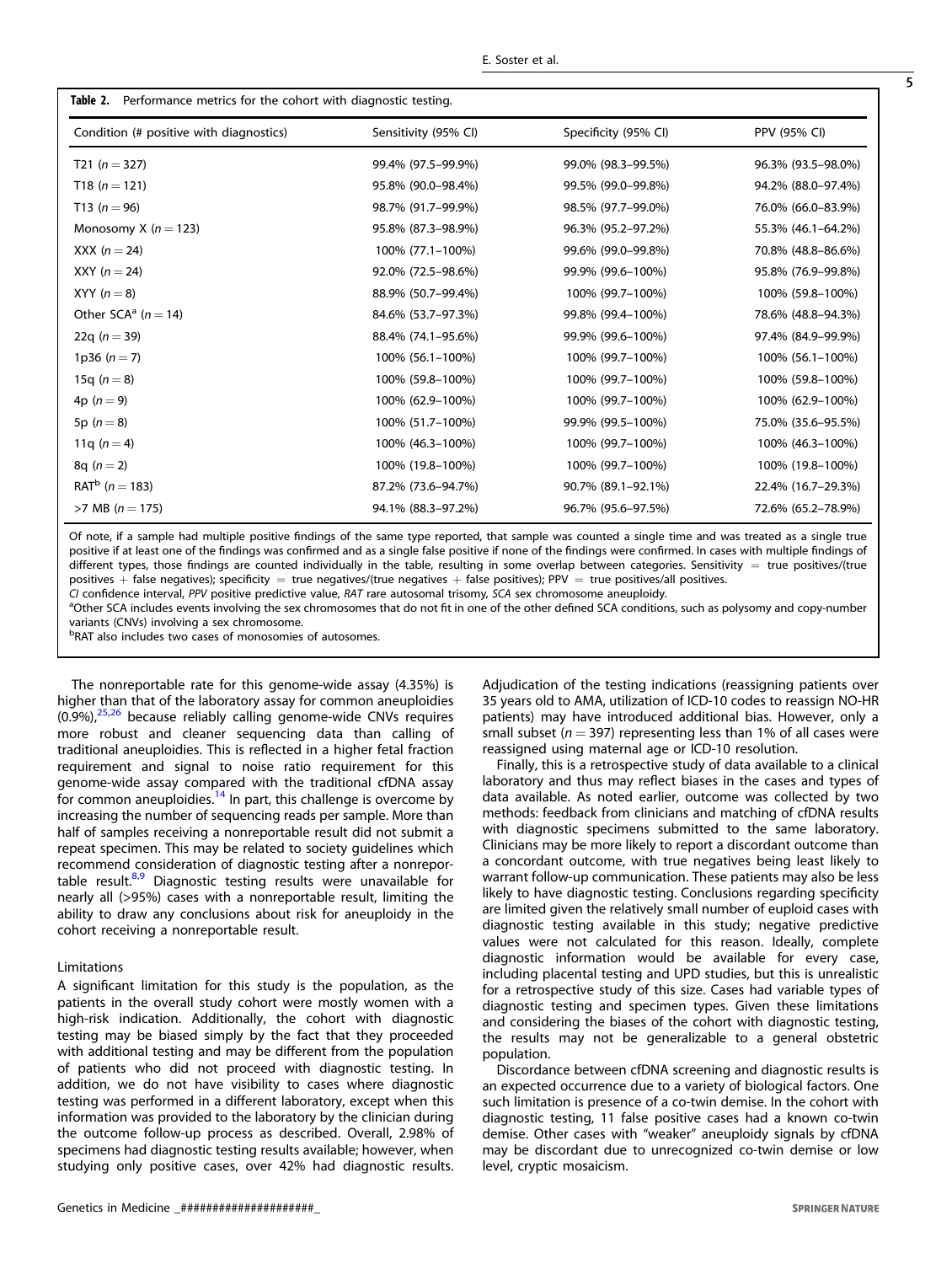<span id="page-5-0"></span> $\overline{6}$ 

Mosaicism is another recognized limitation of cfDNA screening and may result in discordant results as both false positives related to confined placental mosaicism (CPM types I and III) and false negatives related to mosaicism confined to the mesenchymal layer of the placenta (CPM type II) or to the fetus (CPM type V). Efforts have been made to try to account for this phenomenon, where possible. Mosaicism ratio is calculated by dividing the fraction estimated for the detected event (aneuploid chromosome or chromosomal segment) by the fetal fraction estimated across all chromosomes and may be useful in predicting which samples might have a lower positive predictive value as previously described.<sup>10,27,28</sup> When mosaicism is suspected, amniocentesis may be preferable to chorionic villus sampling to determine fetal status. Of the false negative cases, 26.5%  $(n = 9)$  could be attributed to documented mosaicism on diagnostic testing, especially with SCAs and RATs. Two of those cases involved mosaicism of monosomy X with either an XY or XX cosegregating cell line on amniocentesis, which may result in essentially normal cfDNA data depending on the mosaic load in the placental trophoblast. For six false negative RATs, it is noteworthy that four of these cases showed mosaicism by diagnostic testing, with at least two showing very low level mosaicism, at or below ~10%. Due to this residual risk for very low level mosaicism, especially given laboratory thresholds of  $\sim$ 10–20%, which may not be reportable on diagnostic testing, the sensitivity for RATs should be treated as an estimate.

#### Future directions and conclusion

Professional societies recommend that diagnostic testing with karyotype or microarray should be made available to all patients, regardless of age or other risk factors.<sup>8,9,[29](#page-6-0)</sup> However, some women will initially decline diagnostic testing, and for others, access to diagnostic testing may be limited by gestational age, proximity to a qualified physician, patient aversion to diagnostic testing, or other factors. In these situations, screening may be a more acceptable option. For those patients, genome-wide cfDNA screening provides more clinically relevant information than was previously available from serum screening or cfDNA testing limited to the common trisomies. Given that professional societies desire more performance data on cfDNA,<sup>8,9</sup> this study and others in the future aim to provide the information needed for patients and providers to make informed choices regarding prenatal screening. Additionally, ensuring that patients have access to nondirective, pretest counseling on the different aneuploidy testing options remains imperative, especially as available testing increases in complexity.

The clinical utility of expanded content in the average risk screening population requires continued prospective study. While early data from the second phase of the TRIDENT study are promising in this area, $\prime$  additional evidence from this group and others will be helpful in providing comprehensive screening options and management protocols for patients.

## DATA AVAILABILITY

Data that support the findings of this study are available upon request.

Received: 12 November 2020; Revised: 16 February 2021; Accepted: 17 February 2021; Published online: 17 March 2021

#### REFERENCES

- 1. Norton, M. E. et al. Cell-free DNA analysis for noninvasive examination of trisomy. N. Engl. J. Med. 372, 1589–1597 (2015).
- 2. Allyse, M. & Chandrasekharan, S. Too much, too soon?: commercial provision of noninvasive prenatal screening for subchromosomal abnormalities and beyond

[published correction appears in Genet Med 2015 17(6):515]. Genet. Med. 17, 958–961 (2015).

- 3. Norton, M. E., Wapner, R. J., Kuppermann, M., Jelliffe-Pawlowski, L. L. & Currier, R. J. Cell free DNA analysis vs sequential screening as primary testing considering all fetal chromosomal abnormalities. Am. J. Obstet. Gynecol. 212, S2 (2015).
- 4. Norton, M. E., Jelliffe-Pawlowski, L. L. & Currier, R. J. Chromosome abnormalities detected by current prenatal screening and noninvasive prenatal testing. Obstet. Gynecol. 124, 979–986 (2014).
- 5. Lefkowitz, R. B. et al. Clinical validation of a noninvasive prenatal test for genomewide detection of fetal copy number variants. Am. J. Obstet. Gynecol. 215, 227. e1–227.e16 (2016).
- 6. Zhao, C. et al. Detection of fetal subchromosomal abnormalities by sequencing circulating cell-free DNA from maternal plasma. Clin. Chem. 61.4, 608–616 (2015).
- 7. van der Meij, K. R. M. et al. TRIDENT-2: national implementation of genome-wide non-invasive prenatal testing as a first-tier screening test in the Netherlands. Am. J. Hum. Genet. 105, 1091–1101 (2019).
- 8. American College of Obstetricians and Gynecologists' Committee on Practice Bulletins—Obstetrics; Committee on Genetics; Society for Maternal–Fetal Medicine. Practice bulletin no. 226: screening for fetal chromosomal abnormalities. Obstet. Gynecol. 136, e48–69 (2020).
- 9. Gregg, A. R. et al. Noninvasive prenatal screening for fetal aneuploidy, 2016 update: a position statement of the American College of Medical Genetics and Genomics. Genet. Med. 18, 1056–1065 (2016).
- 10. Ehrich, M. et al. Genome-wide cfDNA screening: clinical laboratory experience with the first 10,000 cases. Genet. Med. 19, 1332–1337, [https://doi.org/10.1038/](https://doi.org/10.1038/gim.2017.56) [gim.2017.56](https://doi.org/10.1038/gim.2017.56) (2017).
- 11. Tynan, J. et al. Application of risk score analysis to low-coverage whole genome sequencing data for the noninvasive detection of trisomy 21, trisomy 18, and trisomy 13. Prenat. Diagn. 36, 56–62 (2016).
- 12. Kim, S. K. et al. Determination of fetal DNA fraction from the plasma of pregnant women using sequence read counts. Prenat. Diagn. 35, 810-815 (2015).
- 13. Mazloom, M. Sample specific fetal fraction threshold for non-invasive prenatal testing. Presented at the American College of Medical Genetics and Genomics Annual Clinical Genetics Meeting. Phoenix, 21–25 March 2017.
- 14. Wapner, R. J. et al. Chromosomal microarray versus karyotyping for prenatal diagnosis. N. Engl. J. Med. 367, 2175–2184 (2012).
- 15. Pescia, G. et al. Cell-free DNA testing of an extended range of chromosomal anomalies: clinical experience with 6,388 consecutive cases. Genet. Med. 19, 169–175 (2017).
- 16. Oepkes, D. et al. Trial by Dutch laboratories for evaluation of non-invasive prenatal testing. Part I-clinical impact. Prenat. Diagn. 36, 1083-1090, [https://doi.](https://doi.org/10.1002/pd.4945) [org/10.1002/pd.4945](https://doi.org/10.1002/pd.4945) (2016).
- 17. Van Opstal, D. et al. Origin and clinical relevance of chromosomal aberrations other than the common trisomies detected by genome-wide NIPS: results of the TRIDENT study. Genet. Med. 20, 480–485, <https://doi.org/10.1038/gim.2017.132> (2018).
- 18. Fiorentino, F. et al. The clinical utility of genome-wide non invasive prenatal screening. Prenat. Diagn. 37, 593–601 (2017).
- 19. Bianchi, D. W. & Chiu, R. W. K. Sequencing of circulating cell-free DNA during pregnancy. N. Engl. J. Med. 379, 464–473 (2018).
- 20. Soster, E. Updated clinical experience with esoteric aneuploidies on a genomewide cell-free DNA test. Presented at the International Society for Prenatal Diagnosis (ISPD)'s 23<sup>rd</sup> International Conference on Prenatal Diagnosis and Therapy. Singapore, 7–11 September 2019.
- 21. Pertile, M. D. et al. Rare autosomal trisomies, revealed by maternal plasma DNA sequencing, suggest increased risk of feto-placental disease. Sci. Transl. Med. 9, eaan1240 (2017).
- 22. Taylor, T. H., Gitlin, S. A., Patrick, J. L., Crain, J. L., Wilson, J. M. & Griffin, D. K. The origin, mechanisms, incidence and clinical consequences of chromosomal mosaicism in humans. Hum. Reprod. Update 20, 571–581 (2014).
- 23. Scott, R. T. Jr & Galliano, D. The challenge of embryonic mosaicism in preimplantation genetic screening. Fertil. Steril. 105, 1150–1152 (2016).
- 24. Munné, S., Grifo, J. & Wells, D. Mosaicism: "survival of the fittest" versus "no embryo left behind". Fertil. Steril. 105, 1146–114 (2016).
- 25. Palomaki, G. E. et al. DNA sequencing of maternal plasma to detect Down syndrome: an international clinical validation study. Genet. Med. 13, 913-920 (2011).
- 26. Palomaki, G. E. et al. DNA sequencing of maternal plasma reliably identifies trisomy 18 and trisomy 13 as well as Down syndrome: an international collaborative study. Genet. Med. 14, 296–305 (2012).
- 27. Boomer, T. Mosaicism ratio in cfDNA prenatal screening: an invaluable tool for clinical management guidance. Presented at the American College of Medical Genetics and Genomics Annual Clinical Genetics Meeting, Seattle, 2–6 April 2019.
- 28. Rafalko, J. M., Caldwell, S., Tynan, J., Almasri, E., Weinblatt, V. & McCullough, R. Impact of mosaicism ratio on positive predictive value of cfDNA screening. Prenat. Diagn. 41, 28–34. <https://doi.org/10.1002/pd.5863> (2021).